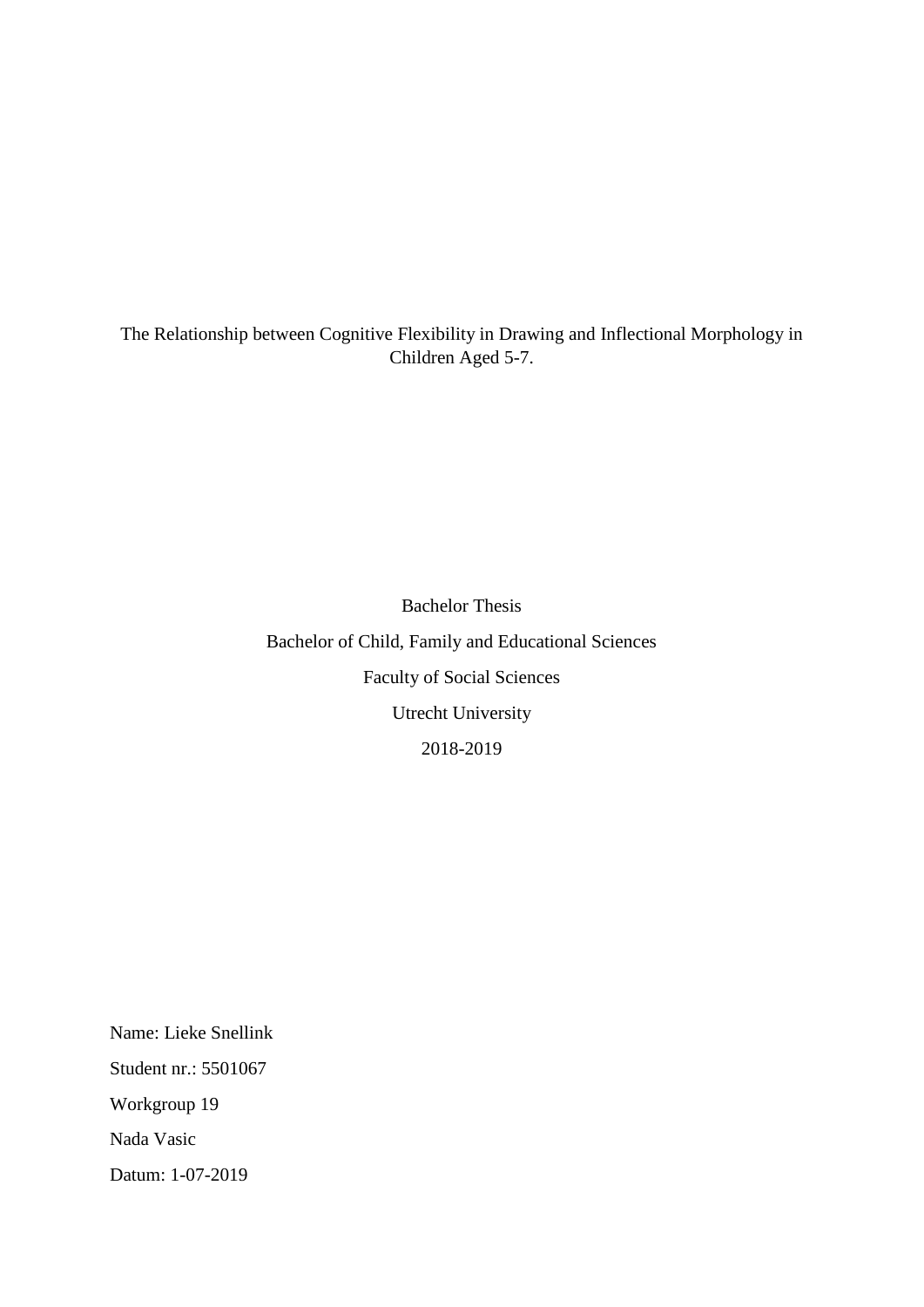#### **Abstract**

This study was conducted to study the long-disputed relationship between cognition and language from a new angle: Cognitive flexibility measured as creativity in drawing in relation to inflectional morphology in typically developing children aged 5-7. Research has found that cognitive flexibility and/or shifting are related to certain aspect of language development, particularly in groups of children with atypical language development such as specific language impairment, bilingualism and reading problems. The present study can contribute to a better understanding of the relationship between cognition and language problems, as well as provide a new angle to study the theoretical concept of cognitive flexibility from. Inflectional morphology was tested with two similar tasks, one that used existing Dutch words and another that tested children's ability to generalize morphological rules to non-existing words. Contrary to the hypothesis there was no significant relationship between cognitive flexibility in drawing and inflectional morphology. Both intelligence and age explained more variance in inflectional morphology. Inspection of the data showed distinctive age patterns for inflectional morphology: The 7-year-olds scored higher than the 5- and 6-year-olds and there was especially less variation in the older groups compared with the younger groups. This is in accordance with the theory of development of morphological awareness by Berko (1953). The results suggest that cognitive flexibility as measured with a creative drawing task is not related to inflectional morphology in typically developing children.

*Keywords:* morphological awareness, inflectional morphology, language development, language acquisition, verbal language ability, cognitive flexibility, executive functions, WUG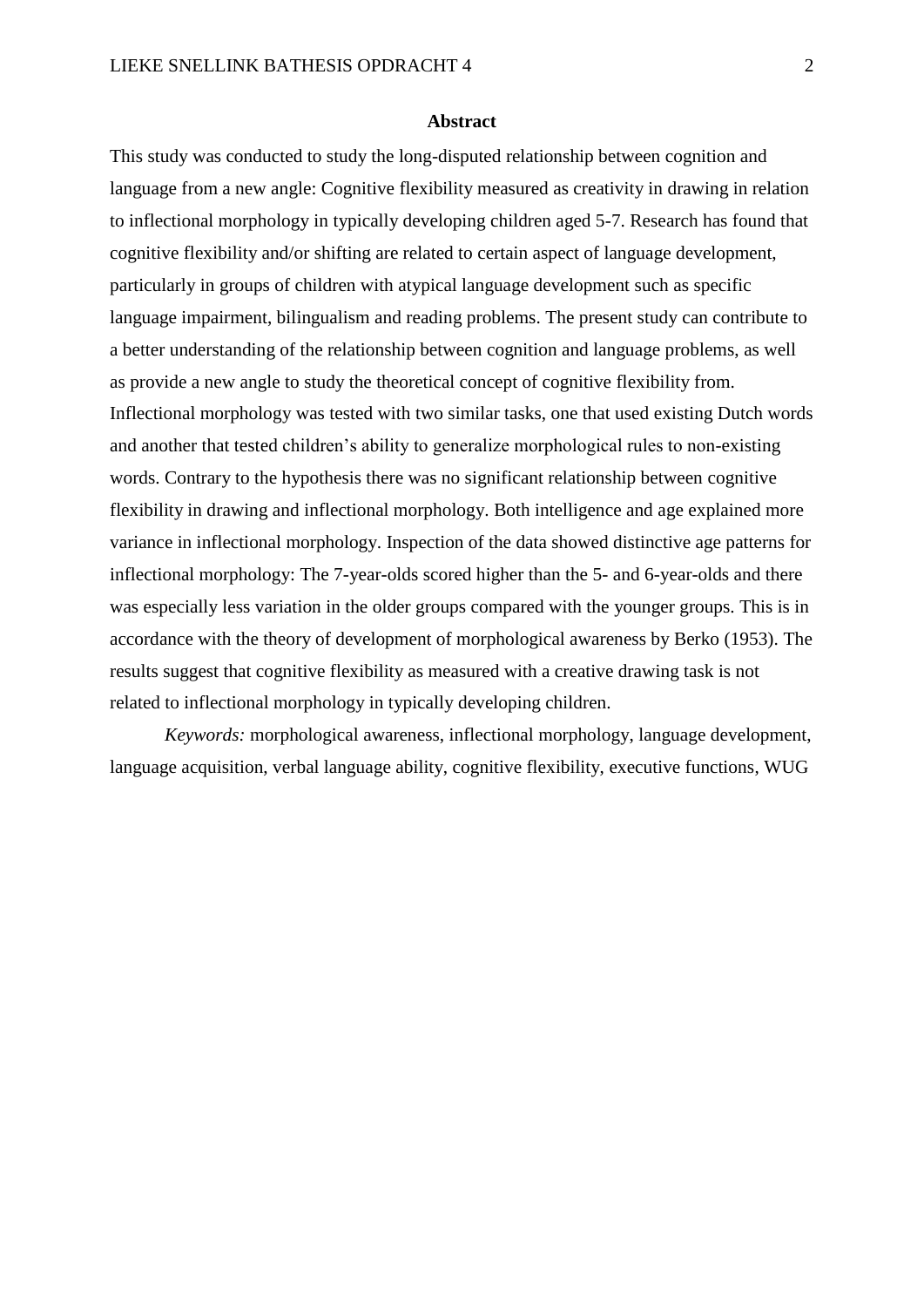# The Relationship between Cognitive Flexibility in Drawing and Inflectional Morphology in Children Aged 5-7

Although the relationship between language and cognitive functioning has long been disputed, today it is generally assumed that there is interaction between cognition and language (Karmiloff-Smith, 2009; Newcombe, 2013). Historically, nativists argue that there is 'universal grammar' and that all babies are born with an innate or 'hard-wired' structure of language abilities (Ambridge, 2016). This view is closely related to modularity, the idea that the human brain consists of a system of modules that each have a specific function, for example language (Barrett & Kurzban, 2006). In contrast to nativism, constructivists reject the idea of innate human knowledge and pledge that children learn language by differentially processing linguistic input (Ambridge, 2016). Nowadays there is a general acceptance of the constructivist idea that language is part of all human cognition, although on the other hand, the idea of modularity has not been fully disregarded (Barrett & Kurzban, 2006). It seems that there now is consensus among both nativists and constructivists that both parties were a bit right (Newcombe, 2013). Only recently several new perspectives have emerged within different scientific fields that combine both nativist and constructivist ideas about language and cognition. One of these is the idea of *neuroconstructivism*, that takes a developmental stance (Karmiloff-Smith, 2009). Within this perspective it is assumed that neurological differences between certain networks within the brain make some networks more adapt or relevant for processing certain types of input than others. Therefore, over time and with repeated processing of input, networks will specialize in processing certain kinds of input. Neuroconstructivism incorporates aspects of both nativism and constructivism and brings them together.

The research that provided evidence that there is indeed a link between language development and cognition, focused on 'executive functions' (EF) in order to study the link between cognitive functioning and language development (e.g. Henry, Messer, & Nash, 2012; Kaushanskaya, Park, Gangopadhyay, Davidson, & Weismer, 2017; Van Der Sluis, De Jong, & Van Der Leij, 2007). The most generally accepted EF framework distinguishes three separate executive functions: shifting (shifting/switching between mental sets or tasks), updating (updating the working memory), and inhibition (inhibiting impulsive responses) (Miyake et al., 2000). The EF framework, however, is a general understanding of cognition and it turns out that not every executive function is relevant for language development. There is sufficient evidence that inhibition and shifting are related to language, but updating does not seem to be related at all (Kaushanskaya et al., 2017; Van Der Sluis et al., 2007). What is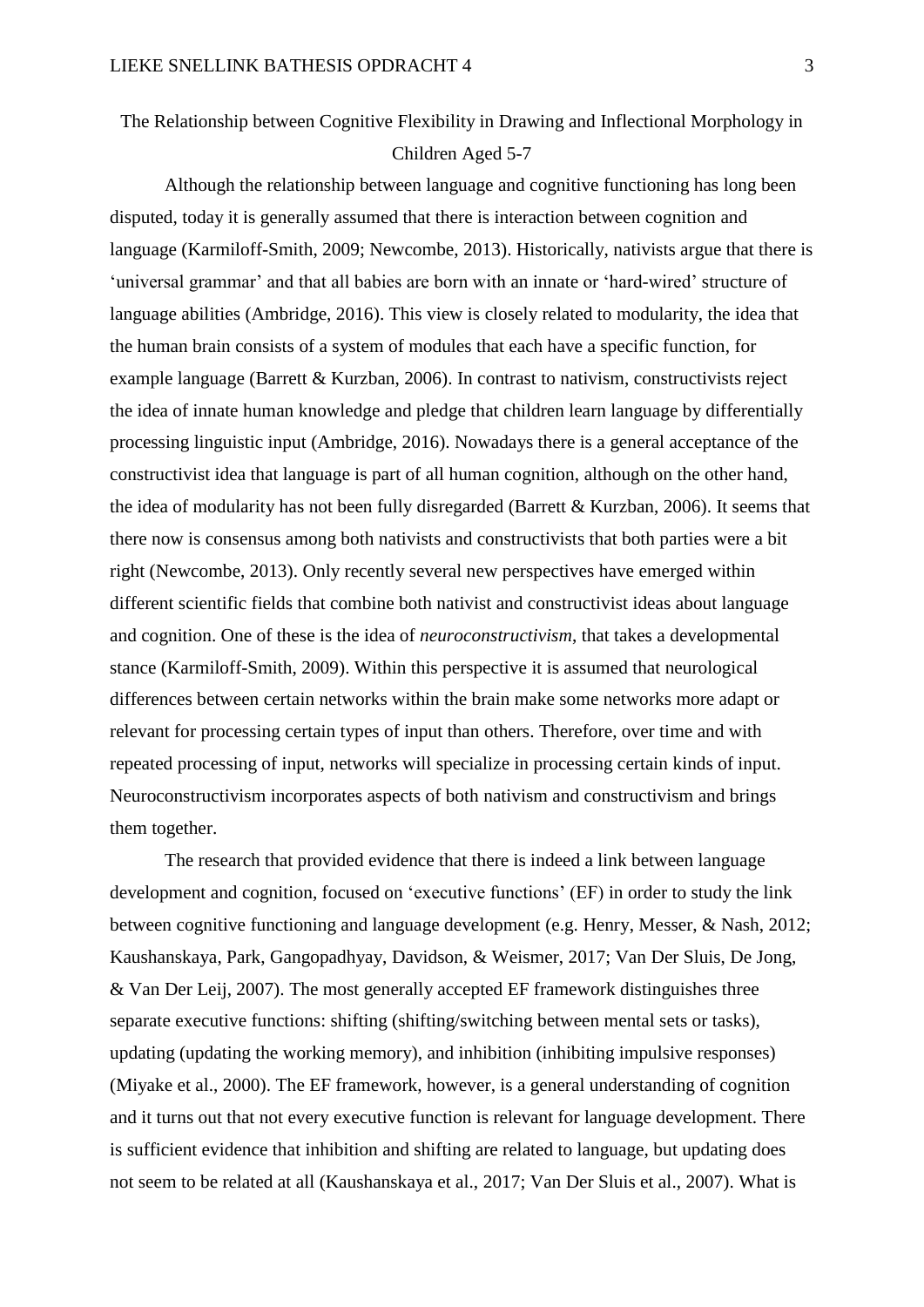more, inhibition and shifting seem only to be related to certain aspects of language development. Lexical-semantic knowledge for example, was found to be related to inhibition, while reading skills were not related to inhibition at all (Kaushanskaya et al., 2017; Van Der Sluis et al., 2007). Notably, although there is evidence that both inhibition and shifting are related to language development, the evidence for inhibition is stronger than for shifting (Henry et al., 2012; Ibbotson & Kearvell-White, 2015; Kaushanskaya et al., 2017).

The relationship between cognition and language has also been studied from another cognitive perspective, namely that of *cognitive flexibility*. There has, however, been some confusion and debate among neuroscientist about what cognitive flexibility actually is (Ionescu, 2012). Consequently, the term cognitive flexibility has been used to refer to several different constructs. The main question regarding cognitive flexibility was whether cognitive flexibility is the same as shifting, and therefore a separate executive function, like updating and inhibition. Ionescu settles the debate by arguing that shifting and cognitive flexibility are different from each other, since shifting has originally been referred to as an executive function. Instead, Ionescu argues that cognitive flexibility is a property within the whole cognitive system, that emerges from the interaction between cognitive mechanisms (i.a. executive functions, attention mechanisms), and from interactions of cognition with sensorimotor mechanisms and context over time. In other words, cognitive flexibility is the term used to refer to whatever interactions between cognitive mechanism that underlies all flexible behaviour. The difficulty with this definition however is that there is not yet a clear picture of what cognitive flexibility actually is. And since there are many different cognitive mechanisms that all interact in different ways depending on the situation, it is important to study the concept of cognitive flexibility from many different angles (Ionescu, 2012). Otherwise our understanding of what cognitive flexibility entails is going to be biased.

There have been various indications that cognitive flexibility is related to language development (Colé, Duncan, & Blaye, 2014; Farrant, Maybery, & Fletcher, 2012; Okanda, Moriguchi, & Itakura, 2010). Cognitive flexibility has for instance been related to early reading skills, bilingualism and specific language impairment. As has been discussed above, the literature on the relationship between executive functioning is ambiguous on whether or not shifting is related to language development. Most of the studies on cognitive flexibility however, generally defined cognitive flexibility as a concept that in hindsight is very similar to shifting. Because the terms shifting and cognitive flexibility have been mixed up, there are also studies that suggest that cognitive flexibility is not related to language development (i.a. Henry et al., 2012; Reichenbach, Bastian, Rohrbach, Gross, & Sarrar, 2016). All in all, the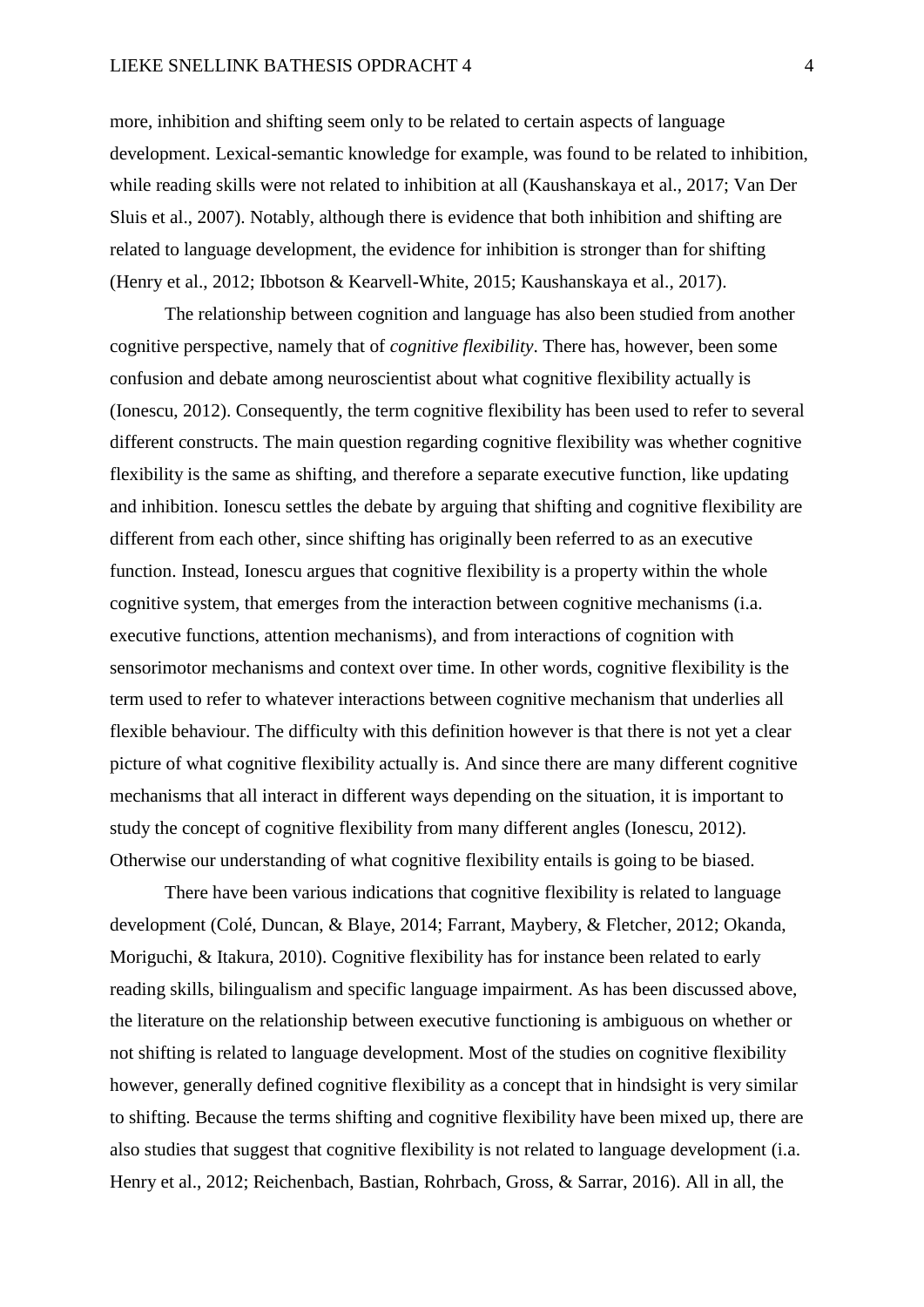literature is not at all conclusive on the relationship between cognitive flexibility and language development.

The current study will be following the Ionescu's (2012) conceptualization of cognitive flexibility to study the relationship with language development. Therefore, this study aims to contribute to the emerging picture of cognitive flexibility by focusing on children's drawings as the angle to study language development from. In a procedure designed by Karmiloff-Smith (1989), children are asked to draw a non-existing flower. The idea was that it takes some kind of cognitive flexibility for children to be able to change their internal representation of a flower into something that does not exist. This cognitive process has in earlier years been referred to as 'representational flexibility'. Following Ionescu's definition of cognitive flexibility as interactions between contextual cues and cognitive mechanisms, the kind of flexibility that is necessary for thinking up ways to make a flower non-existing could be indicative of cognitive flexibility. Karmiloff-Smith (1989) showed that throughout development, children learn more and different ways to make their flower nonexisting. In other words, their representation of a non-existing flower changes over time, indicating that cognitive flexibility is developing over time. Which underlying cognitive mechanisms constitute this kind of flexibility remains to be studied, but it seems likely that when children's cognitive abilities develop, cognitive flexibility also increases as there are more interactions between cognitive mechanisms possible.

In order to study how cognitive flexibility is related to language development, the current study will focus on one aspect of language development that has not been previously examined: Morphological awareness, and specifically, inflectional morphology. As a language ability, morphological awareness is relevant for various other language skills, such as word recognition, spelling, verbal ability and reading (Carlisle, 2003; Kirby et al., 2012; Okanda et al., 2010; Rispens, McBride-Chang, & Reitsma, 2008). Therefore, a better understanding of how morphological awareness and cognitive flexibility interact in typically developing children, could also be beneficial for our understanding of specific language impairment, bilingualism, reading disabilities etc. Inflectional morphology will be measured with two similar tasks, with one using existing words and the other non-existing words. The latter task is used because the ability to apply a certain morphology rule in non-existing words indicates that children have fully internalised that specific rule (Berko, 1958). This is therefore a good indicator of children's morphological awareness.

The current study is executed in the Netherlands and accordingly, first a brief explanation of inflectional morphology in the Dutch language is provided. There will be three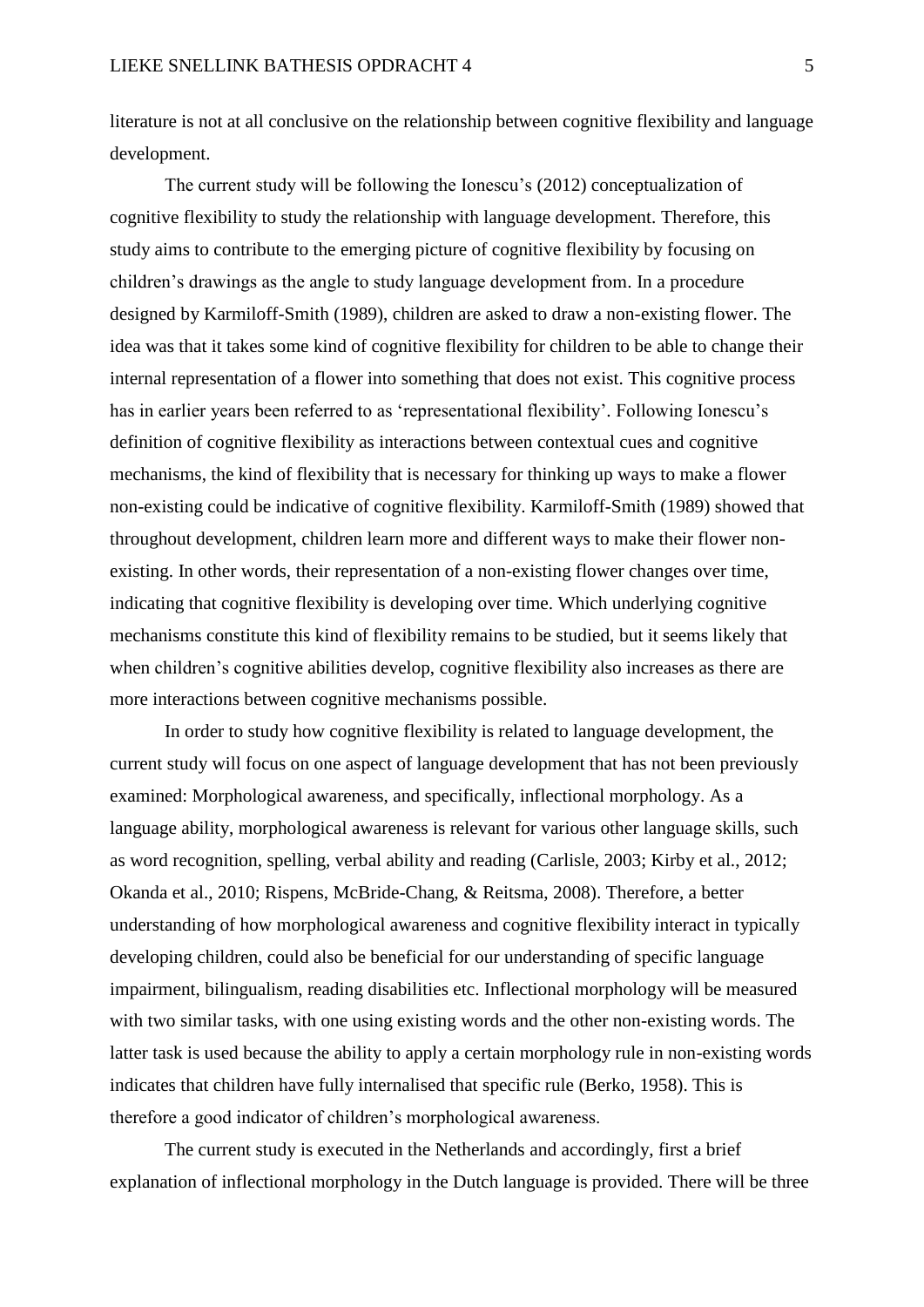types of inflections tested in this study: Plural formation of both existing and non-existing nouns, past participle formation of existing words and past tense formation of non-existing words. The tasks will test two regular rules to form plurals in both existing and non-existing words and irregular plurals will be testing only for existing words. Regular plurals can be formed by adding either the suffix *-en* (e.g. bril  $\rightarrow$  brillen) or *-s* (e.g. vlinder  $\rightarrow$  vlinders). The irregular plurals are formed by adding the suffix *-en* to nouns that also require an additional change in pronunciation (e.g. weg  $\rightarrow$  wegen). The Dutch verbs that are tested in this study can be either weak (regular), strong (semi-regular) or irregular. The past participle of weak verbs is formed by adding the suffix *ge-* in front of the stem and then adding either *-d* or *-t* after the stem (koken → gekookt). For strong verbs, the suffix *ge-* and *-en* are added and the stem is made 'longer', requiring a change in pronunciation (zitten  $\rightarrow$  gezeten). In irregular verbs, either the suffix *ge*- or *ver*- is added before the stem and either the suffix -*en*, -*t*, or -*d* is added after the stem, but the stem itself also changes completely. Note that the irregular verbs in this task have a similar morphological structure as weak and strong past participle. Finally, past tense in non-existing weak words is tested, which is formed by adding either -*te* or -*de* to the stem (gopen  $\rightarrow$  goopte). In weak verbs the pronunciation of the stem stays the same, even though the written stem does change.

With the current study we aim to conduct an explorative examination of a possible relationship between children's morphological awareness and cognitive flexibility in typically developing children. Therefore, the research question is: What is the relationship between cognitive flexibility in drawing and inflectional morphology in children aged 5-7? Because it is likely that intelligence is also related to children's morphological awareness, we measured non-verbal intelligence to statistically control for any variance explained by intelligence. By measuring intelligence with a non-verbal intelligence test, we made sure that the effect of intelligence was not polluted by problems with verbal language or communication (Reichenbach et al., 2016). Based on the literature we hypothesize that there is a positive relationship between cognitive flexibility in drawing and inflectional morphology in children aged 5-7, when controlling for the effect of intelligence. Besides the main analysis, this study is suitable to examine the relationship between children's age and inflectional morphology in the Dutch language. Based on Berko's (1958) work on the development of English morphology in children, we expect to find patterns that show that 5-year-old children have less morphological abilities than 6- and 7-year-old children.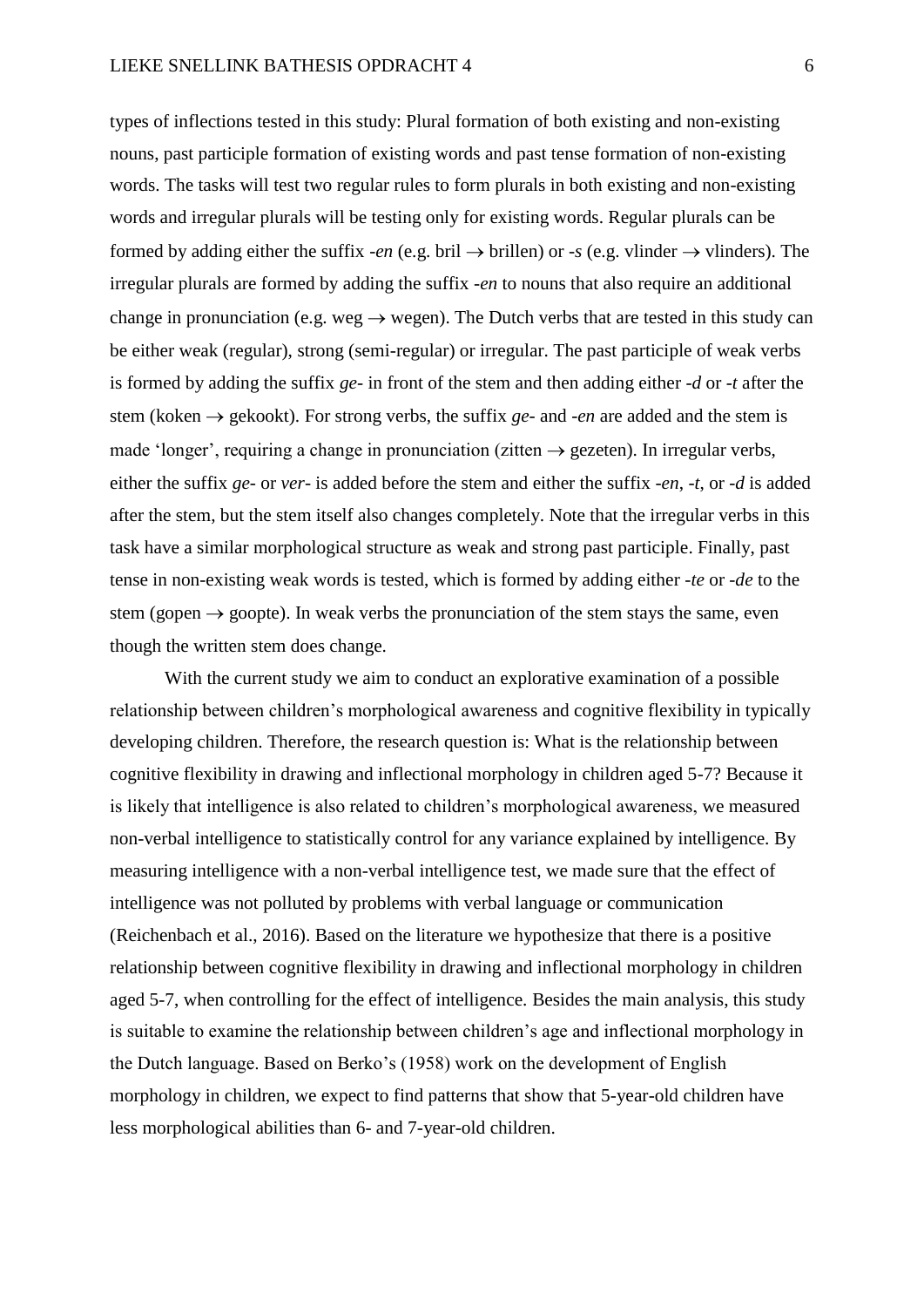### **Method**

This study was part of a larger project within the thesis program of the bachelor Child, Family and Educational Sciences at Utrecht University. The ten participating students all collected data from around 10 participants separately, which was later merged into an overall dataset. No interrater-reliability checks were performed, though each student scored the raw data collected by another student separately. Differences in scoring of the drawing task were discussed between the students until consensus was reached.

### **Participants**

A total of 113 Dutch children (52 girls, 61 boys, *M*age*=* 76.2 months) were recruited through primary school teachers. In total 41 5-year olds, 44 6-year olds and 28 7-year olds took part in our study. Three participants were excluded because they were older than 7 years. Most schools were located in the region of Utrecht, the Netherlands, although some were located in other parts of the country, in an attempt to recruit a demographically diverse sample. Teachers provided information on children that were suitable for this study after which the parents were contacted directly via email to obtain informed consent. Children with known developmental problems and/or psychopathological disorders were excluded from participation, as were multilingual children.

## **Measurements**

*Inflectional morphology in existing words.* Inflectional morphology in existing words was tested using the 'word formation' subtest of the 'Taaltoets Alle Kinderen' (TAK) [Language Test All Children] (Verhoeven & Vermeer, 2006). The TAK is a Dutch language test that covers a comprehensive list of verbal language abilities to be tested in children aged 4-9. The word formation subtest covers plural formation and past participle formation in 24 items, each accompanied with an illustration. The plural task comprises 12 items that test three ways in which plurals are formed in Dutch. The plural task is accompanied with 2 pictures for each item, first a single illustration of the target word, then a picture showing two or multiple of the target object. The past participle task tests the formation of the past participle of weak-, strong-, and irregular verbs. The pictures alongside the past participle items show an illustration of the activity that the verb represents. The TAK is judged to be a reliable and valid measure of children's verbal language abilities (Egberink, Leng, & Vermeulen, 2007). Cronbach's alpha of the word formation task has been shown to be .89 or .91 depending on the moment of testing (Verhoeven & Vermeer, 2006).

*Inflectional morphology in non-existing words.* Inflectional morphology in nonexisting words was tested using the same task that Berko (1958) designed to study children's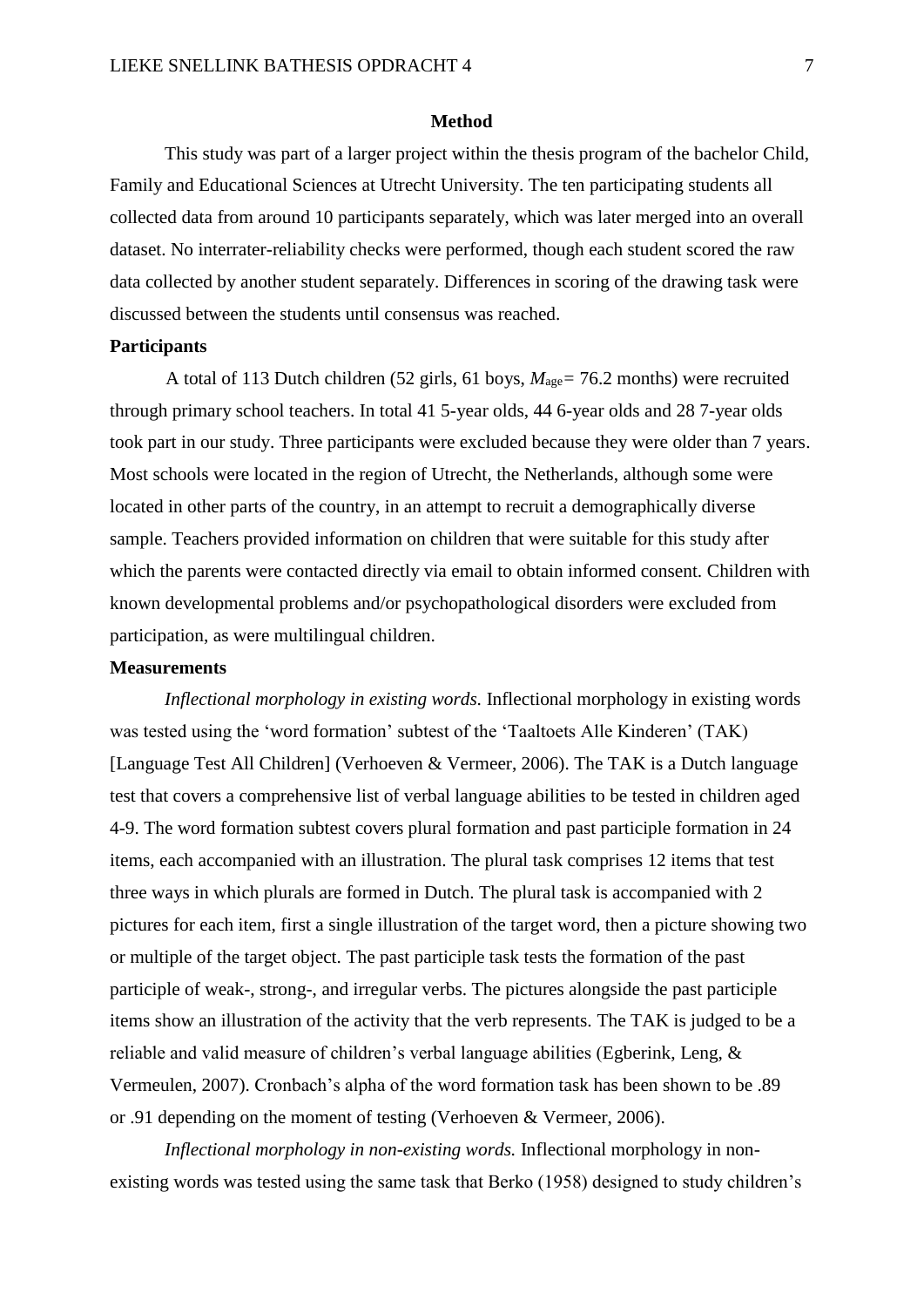development of morphological awareness. The items regarding inflectional morphology were adapted from the Dutch version of the WUG (Berko, 1958; Rispens et al., 2008).The adapted WUG consists of 10 items that measure 2 types of inflections, plural and past tense. The 6 plural items measure children's ability to generalize the two regular plural rules that the TAK also measures: Adding *-en* or -*s* to a non-existing word (e.g. vigger  $\rightarrow$  viggers or kuim  $\rightarrow$ kuimen). The last 4 items measure children's ability to form weak forms of the past participle (e.g. gopen  $\rightarrow$  goopte). The test is similar to the TAK, in that children are shown a picture illustrating the non-existing words and are then asked to finish a sentence. The pictures regarding the last 4 items are showing a man with a non-existing object. Children are then told that 'this man is [aan het gopen]. Yesterday he was also [aan het gopen]. What did he do yesterday? Yesterday [goopte hij]…' and are then asked to finish the sentence.

*Creativity in drawing.* To measure children's cognitive flexibility in drawing, we used the procedure of drawing a non-existing flower designed by Karmiloff-Smith (1989). Children were first asked to draw 'summer', to activate the cognitive mechanisms related to drawing a representation of something from memory. After that, children were asked to draw a flower, and then asked to draw a flower that 'does not exist, that you invented yourself, that you've never seen before, a weird flower, a flower that you made up'. Finally, they were asked to explain why the flower does not exist. The drawing of the non-existing flower was scored using the 7-point scale designed by Karmiloff-Smith. This scale comprises 6 categories in which the drawing of the non-existing flower could have been changed in comparison to the existing flower. The categories were (a) no change at all (b) shape of elements changed, (c) shape of whole changed, (d) deletion of elements, (e) insertion of new elements, (f) position or orientation changed and (g) cross-category insertions. Categories b, c, and d are considered to be simple changes and the categories e, f, and g are considered to the complex changes (Karmiloff-Smith, 1989). The total simple and complex changes were counted and based on these scores the children were added to one of four creativity groups. The first group, showing the least creativity, were children that made one simple change. The slightly creative group were children that made either 2 or 3 simple changes, or a single complex change. The moderately creative group were children that made one complex along with one or two simple changes. Finally, the last group comprised children that either made one complex change alongside three simple changes *or* two or more complex changes.

*Intelligence.* A short version of the Dutch version of the Wechsler Non-Verbal scale of Cognitive Ability was administered to get a general idea of the participant's intelligence, comprising the subtests 'Matrices' and 'Recognition' (Wechsler & Naglieri, 2008). The raw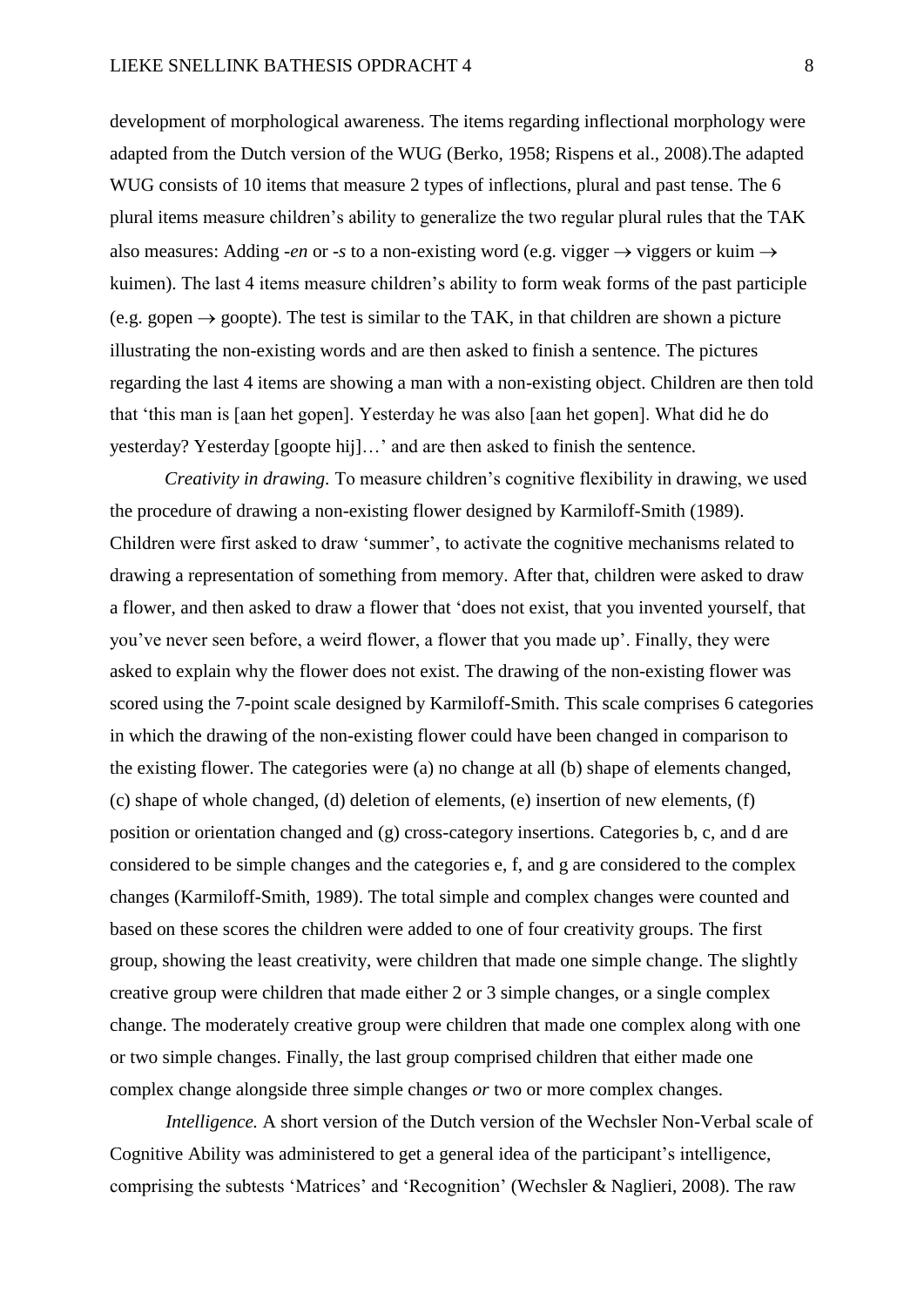data was converted into IQ scores based on the Dutch WNV norms. Overall, the WNV scale of Cognitive Ability has excellent COTAN rating, meaning that the test has been judged to be sufficiently reliable and a valid measure of children's intelligence (Egberink, Leng, & Vermeulen, 2009).

# **Procedure**

Testing took place during normal school hours; children were taken out of their usual lessons to a separate room provided by the school. The four tasks were administered to the children in fixed order and for the verbal tasks an audio fragment was recorded. The first task was the word formation task of existing words. Children were shown the pictures that depicted a word and were then asked to finish a sentence to inflect the target word. The drawing task was next, children were first asked to draw 'summer' and then asked to draw a flower. After this they were asked to draw a non-existing flower and to explain why that flower does not exist. The third part consisted of the administration of the two WNV subtests and the WUG-test was the last part of test. For the inflectional morphology tasks and the drawing task, the children's precise answers were written down and checked with the audio recording. After testing, the children's answers were scored by the student and recorded in a detailed dataset.

#### **Analysis**

First the data will be explored to check for any outliers. After this, the data will be examined in order to detect any developmental patterns of inflectional morphological abilities. For this, a series of one-way ANOVA's were performed to compare the creativity groups means and the age group means on differences in inflectional morphology. These were also compared with the data reported in earlier research. After checking whether the assumptions were met, the main analysis was performed. The hypothesis is that there is a positive relationship between cognitive flexibility in drawing and inflectional morphology. The hypothesis will be tested with two univariate analysis of variance (ANCOVA), one for inflectional morphology in existing words and another for non-existing words, with intelligence as the covariate.

# **Results**

Exploring the data to check for outliers yielded one significant result. One subject had an extremely low score on the existing word measure  $(< 3 SD$  from the mean). A score this far from the mean indicates problematic language development and was therefore excluded from further analysis.

First, I compared the group means and standard deviation of the inflectional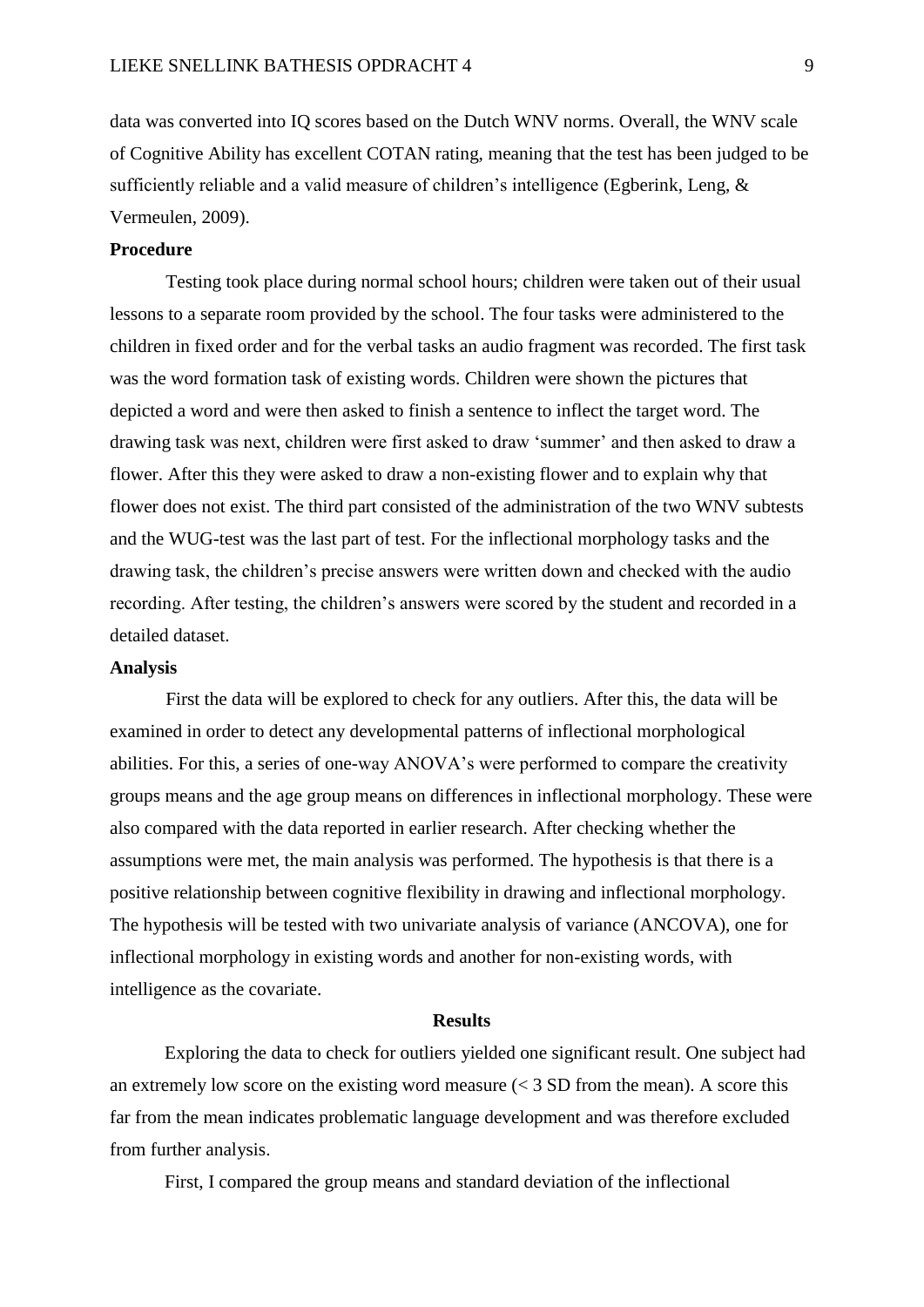morphology of existing words with those reported in earlier studies, see Table 1. The group means in our sample are slightly higher than those found in samples with typically developing children without language problems (Van Daal, Verhoeven, & Van Balkom, 2004; Van Weerdenburg, Verhoeven, & Van Balkom, 2006). Based on these earlier reports, we would expect the group means in this study for children who are a year older. Nevertheless, it does indicate that our sample does indeed represent children in the typically developing population, especially since the scores of children with severe language problems are profoundly lower than those found in our sample.

Table 1.

| Comparison of Group means and Biandard Deriation of morphology of Existing words |                          |                            |               |  |  |  |  |
|----------------------------------------------------------------------------------|--------------------------|----------------------------|---------------|--|--|--|--|
| Age                                                                              | Severe Language Problems | <b>Typical Development</b> | Present study |  |  |  |  |
|                                                                                  | Mean $(SD)$              | Mean $(SD)$                | Mean (SD)     |  |  |  |  |
| 4 y/o <sup>a</sup>                                                               | 5.47(4,00)               | 11.36(4,23)                |               |  |  |  |  |
| 5 y/o                                                                            |                          |                            | 14.98(4,31)   |  |  |  |  |
| 6 y/o <sup>b</sup>                                                               | 10.05(4,61)              | 15.70(4,40)                | 17.66(3,74)   |  |  |  |  |
| 7 y/o                                                                            |                          |                            | 20.71 (3,30)  |  |  |  |  |
| $8 \text{ y/o}^b$                                                                | 15.69(5,24)              | 21.34(3,00)                |               |  |  |  |  |

*Note.* <sup>a</sup>Van Weerdenburg, Verhoeven, & Van Balkom (2006); <sup>b</sup>Van Daal, Verhoeven, & Van Balkom (2004)

Next, I inspected the inflectional morphology scores in more detail to see whether we could detect patterns or trends related to creativity in drawing, which are reported in Figure 1 (see the appendix for a detailed table). Overall, there are almost no differences between the four drawing categories in terms of any of the tested morphological rules, either in existing words or non-existing words. The differences between groups that are present are small: Generally, no more than one point higher or lower than the other groups. It is therefore not possible to detect any trends that might suggest a relationship between cognitive flexibility in drawing and inflectional morphology, although this will be further tested in the main analysis.



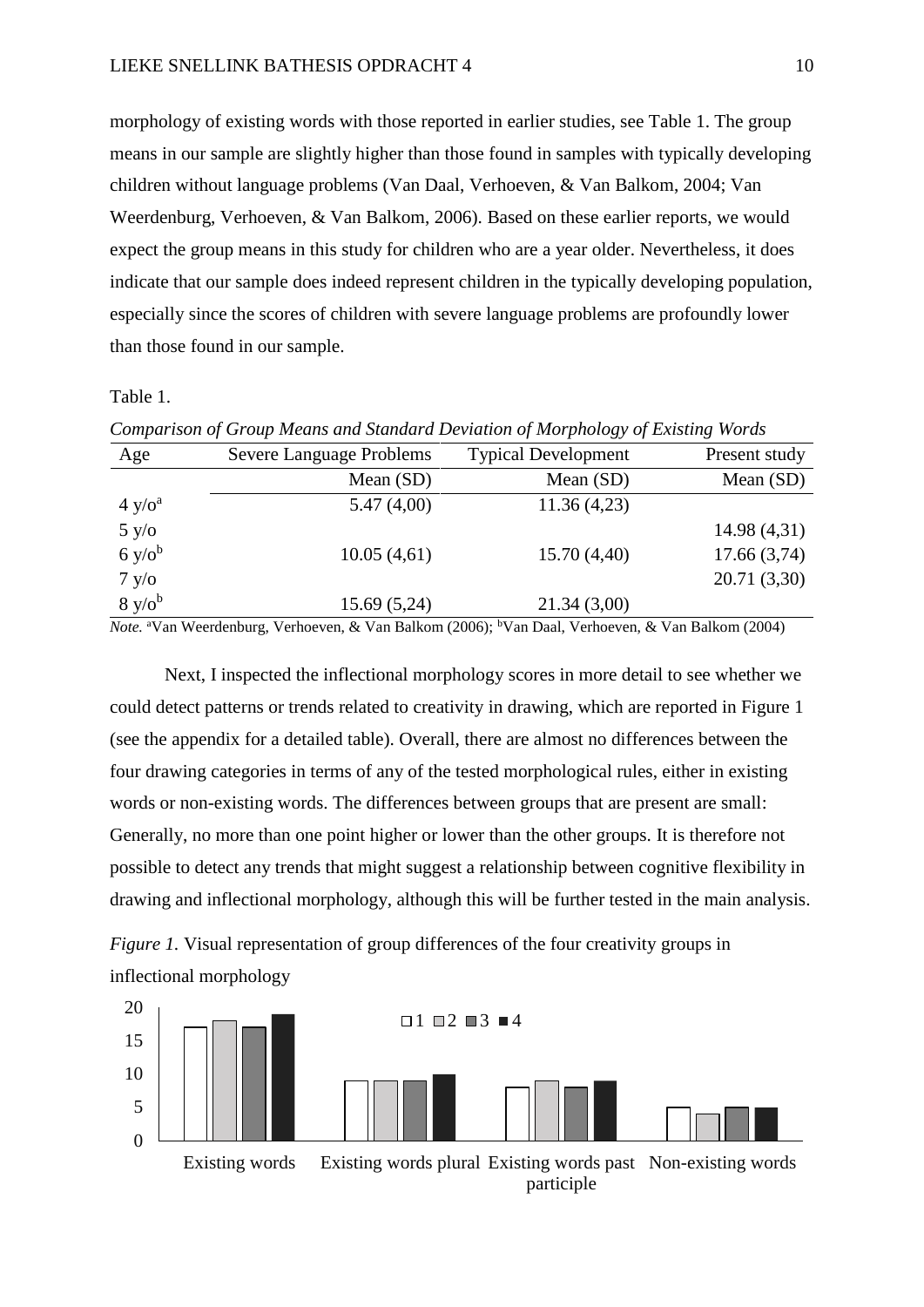

*Figure 2.* Visual presentation of differences between group means of total scores on inflectional morphology

When examining the group means of inflectional morphology for the different age groups, it is possible to detect more pronounced patterns (see the appendix for details). Figure 2 illustrates the total scores of existing and non-existing words per age group. As was expected, the older groups tend to score higher on all types of inflections. Figure 3 displays the group means and standard deviations for the different types of morphological rules tested in existing words. This figure shows that all the three groups have the highest possible mean score on both regular plural formations, but the standard deviation is higher within the younger groups. A similar pattern is visible for weak and strong past participle formations. All groups have lower group means on irregular word formations compared to regular words.



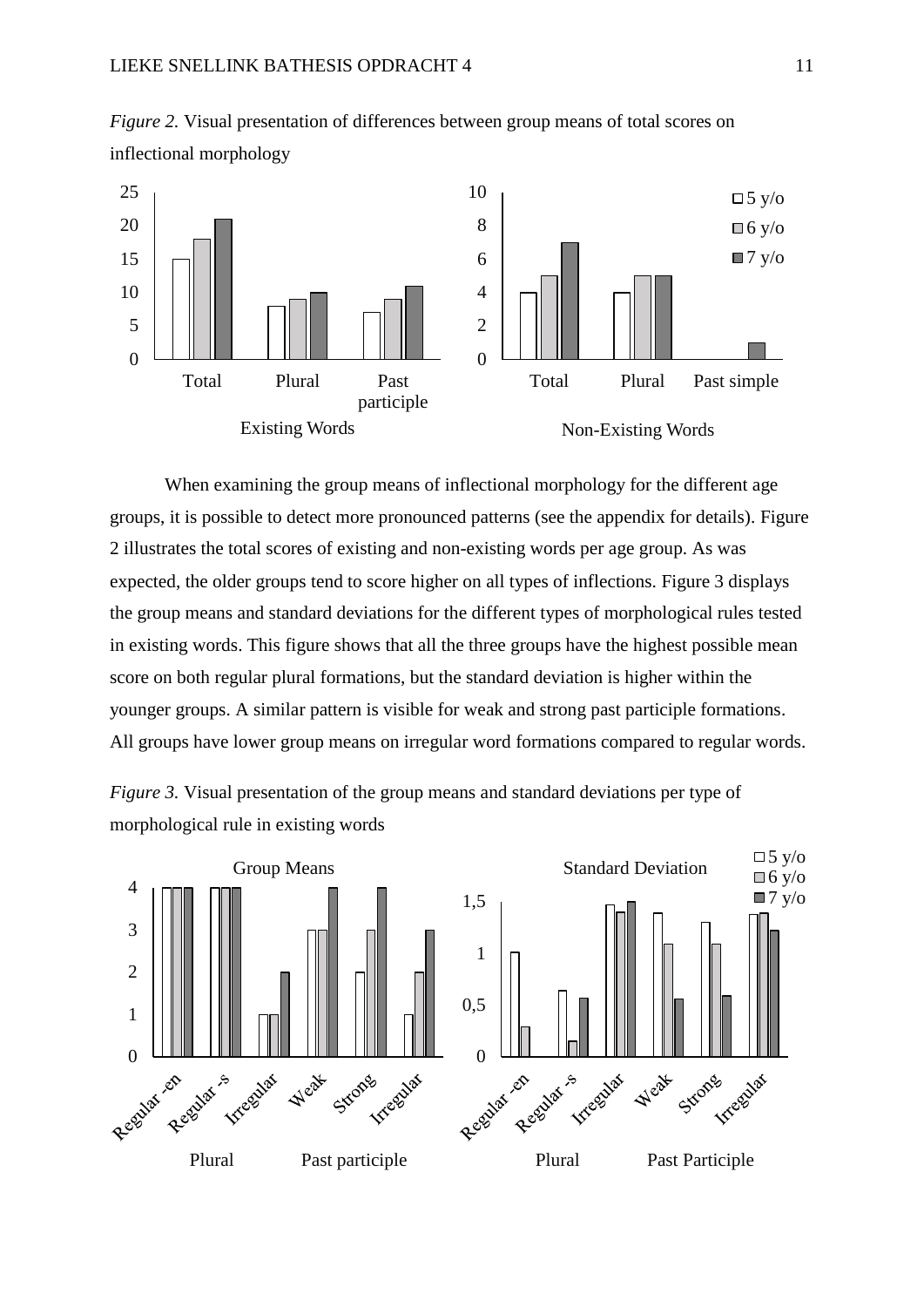

*Figure 4.* Visual presentation of the group means and standard deviations of inflectional morphology in non-existing words



Standard Deviations

Figure 4 shows again the group means for the non-existing words, here accompanied with the corresponding standard deviations. Here again is an interesting pattern visible. In general, the standard deviations across all inflectional morphology items tend to show a pattern similar to that of the plural in figure 4, showing more variation within the younger groups than the older groups. For the past simple however, the pattern of the standard deviations is completely opposite. The pattern in the past simple shows a trend of higher variation within the older groups than in the younger groups

To test our main hypothesis, that creativity in drawing is predictive of children's inflectional morphology, two separate univariate analyses of variance (ANCOVA) were conducted. Intelligence was included as a covariate, since intelligence has a slight influence on both the TAK  $(r = 0.25)$  and the WUG  $(r = 0.18)$ . Before doing the final analysis, we checked whether our data met the assumptions necessary for an ANCOVA. The assumption for normal distribution is met for the predictor variables age and intelligence. The assumption of homogeneity of variance is a bit more problematic, since it is theoretically not possible for our sample to have equal variance of our outcome variables at different values of the creativity categories. However, the standard deviations of the total existing words and nonexisting words scores reported in the appendix vary between 4.3 and 3.3 and 1.83 and 2.04, which seem similar enough. In line with Field (2018), no statistical analysis was performed to test the assumption of homogeneity of variance. To test the assumption of independence of the covariate and the predictor variable, a one-way ANOVA was performed. The ANOVA revealed no significant group differences for the covariate on the creativity groups, *F*(3, 100)  $= 0.56$ ,  $p = 0.64$ . The final assumption, homogeneity of regression slopes, was tested by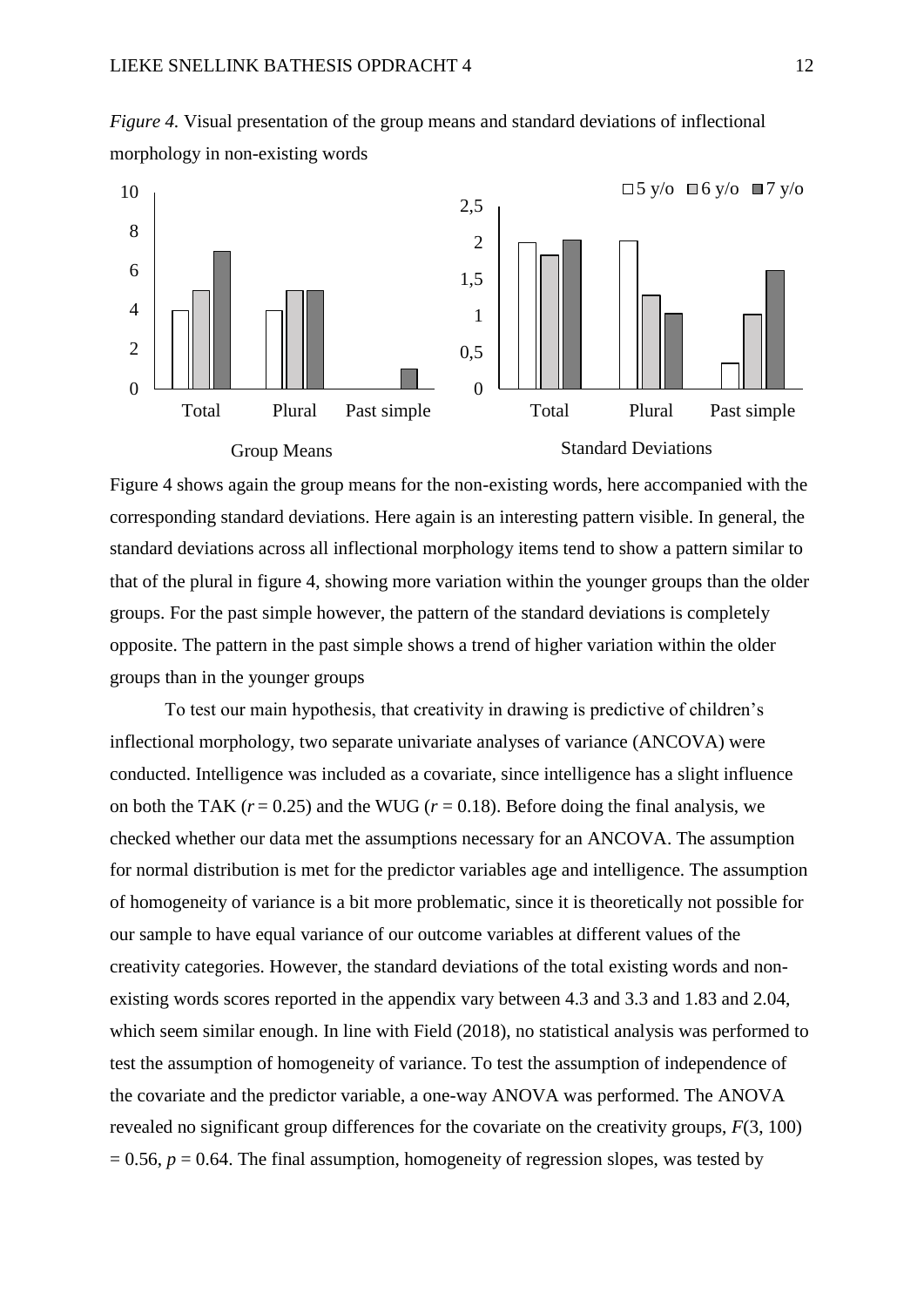fitting the correlation of intelligence and the creativity groups in the ANCOVA model. This yielded no significant effects within the TAK model,  $F(3, 96) = 1.83$ ,  $p = 0.15$ , and the WUG model,  $F(3, 96) = 0.51$ ,  $p = .68$ . Thus, homogeneity of regression slopes was assumed.

The first ANCOVA showed that intelligence was significantly related to inflectional morphology as measured with the TAK,  $F(1, 99) = 11.2$ ,  $p = 0.001$ ,  $r = 0.98$ . There was no significant effect of creativity in drawing on the TAK after controlling for the effect of intelligence,  $F(3, 99) = 1.14$ ,  $p = 0.34$ . The second ANCOVA also showed that intelligence was significantly related to inflectional morphology when measured with the WUG task, *F*(1, 99) = 4.28,  $p = 0.04$ ,  $r = 0.23$ . There was no significant effect of creativity in drawing on the WUG after controlling for the effect of intelligence,  $F(3, 99) = 1.9$ ,  $p = 0.14$ . Thus, our results suggest that creativity in drawing/cognitive flexibility is not able to predict inflectional morphology in children between the ages 5 and 7.

## **Discussion**

The main goal of this study was to find out whether cognitive flexibility in drawing was related to inflectional morphology in typically developing children aged 5-7. We examined inflectional morphology of both existing words and of non-existing words. The analysis showed that contrary to my hypothesis, cognitive flexibility in drawing is not related to inflectional morphology in children aged 5-7, both in existing words as in non-existing words. Non-verbal intelligence however was strongly related to either measure of inflectional morphology. This indicates that typically developing children with higher intelligence, learn inflectional morphological rules sooner than children with lower intelligence. Regarding the other goal of this study, it was possible to identify distinct patterns of inflectional morphology based on children's age. In general, these patterns showed that younger children scored lower on the inflectional morphology items than the older age groups, indicating that inflectional morphology increasingly develops over time.

The age patterns that are reported in this study are similar to those reported by Berko (1958), although the past simple of non-existing words was lower in our sample. The past simple is not commonly used in verbal Dutch communication and consequently, Dutch children often only start learning these inflections only after they start to read (Rispens et al., 2008). This can explain why English and Dutch learners show different developmental patterns for past simple inflections. It seems that certain aspects of the language that children are learning also seem to be relevant for the development of morphological awareness. This is especially relevant in multilingual language development. Another distinctive pattern that was identified was that children generally had more difficulty with the formation of irregular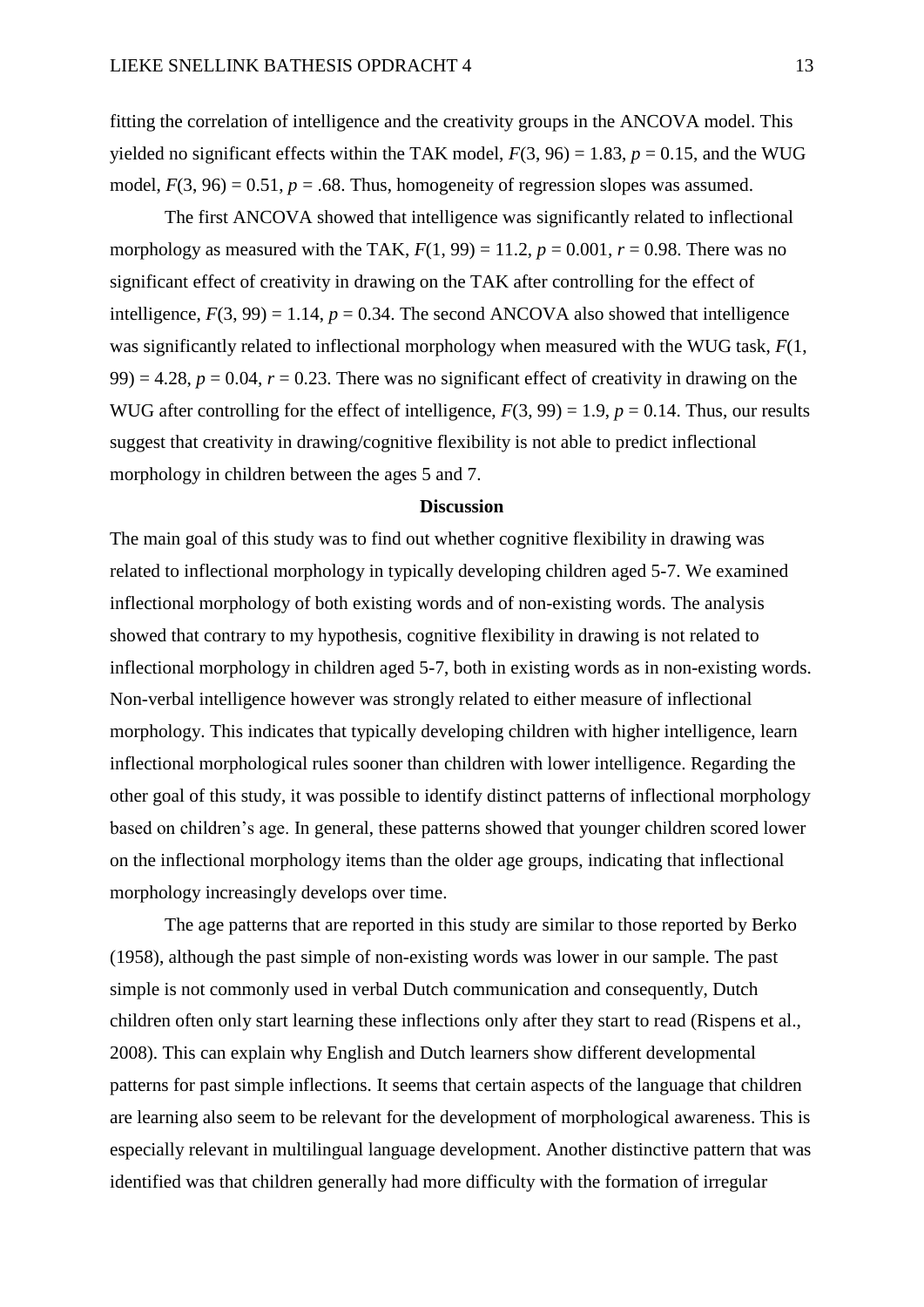words than regular words. Here again, the older groups did better than the younger groups. This is to be expected since children must learn the irregular forms through experience rather than learn a specific morphological rule that they can then learn to apply to similar words.

Even though the scientific literature is uncertain of a relationship between cognitive flexibility and language development, the studies examining this relationship have one thing in common. Namely that most of the studies compared typically developing children with children with atypical (language) development. The current study was limited to typically developing children and it might just be that cognitive flexibility is not related to typical language development, or just not specifically to inflectional morphology. This does not rule out the possibility that cognitive flexibility it related to some other aspects of atypical language development. For example, as has been discussed in the introduction, there is evidence from several different studies that indicate that cognitive flexibility is related to certain aspects of language development (i.a. Colé et al., 2014; Farrant et al., 2012; Okanda et al., 2010). The results from this study however are in line with other research that could not find a relationship between cognitive flexibility and language development (i.a. Henry et al., 2012; Reichenbach et al., 2016).

In line with the definition of cognitive flexibility of Ionescu (2012) there are also some possible explanations for the current results. For example, it might be possible that the various interacting cognitive mechanisms that constitute the cognitive flexibility necessary to draw a non-existing flower, are not specifically relevant for inflectional morphology. Most studies that found a relationship between cognitive flexibility used a more shifting-related measure of cognitive flexibility, most often card-sorting tasks (Ionescu, 2012; Reichenbach et al., 2016). It might be a possibility that card-sorting tasks require the interaction between different cognitive mechanisms than the non-existing flower task, although the drawing task has been found to be related to bilingualism (Adi-Japha, Berberich-Artzi, & Libnawi, 2010). For this study we chose to focus on cognitive flexibility in a real-life domain, namely the drawing task instead of a laboratory test such as a card-sorting task of task-switching test. However, in line with Ionescu, it would be interesting for future research to compare cognitive flexibility in real-life domains with cognitive flexibility as measured with more conventional laboratory tasks.

The study had a number of limitations. First of all, as our results also indicate, it would have been useful to study children that were older than 7 too, since children are still learning the more complex inflectional rules until they are at least 10 years old (Berko, 1958). In our sample, only a few 7-year-olds were able to form the past simple, and not one child had the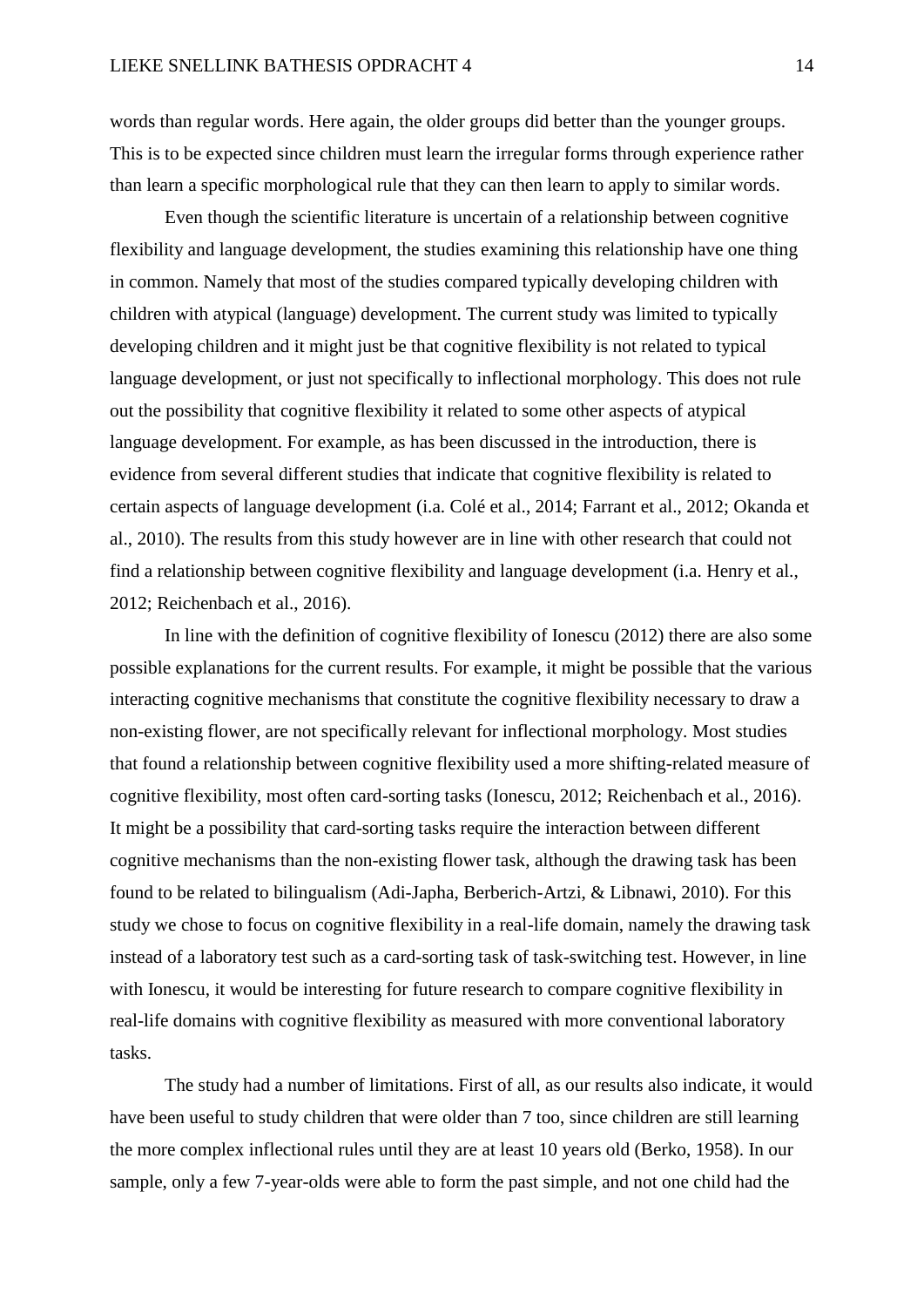perfect score. This indicates that 7-year-olds are still learning the relevant morphological rules and in order to better detect developmental patterns of language acquisition, it would be useful to included older children in the research too. In this study however, we were determined to use a non-verbal intelligence test and were therefore forced to limit our sample to 5-7 years old, as there was no suitable non-verbal intelligence test available for a broader age range. Second, our sample size was relatively small and therefore the four creativity groups were small, especially considering the missing data on the drawing task. Therefore, we recommend researchers to recruit a large sample with participants who are of different ages, that will result in subgroups that are large enough to compare and analyse. In accordance with Ionescu (2012), we also recommend studying cognitive flexibility using a different or new instrument or to combine different several instruments to make comparisons. Even if creativity in drawing does turn out to be indicative of cognitive flexibility in the future, it is necessary to understand the concept of cognitive flexibility more completely.

All in all, from this study can be concluded that there is no relationship between cognitive flexibility and inflectional morphology in typical language development.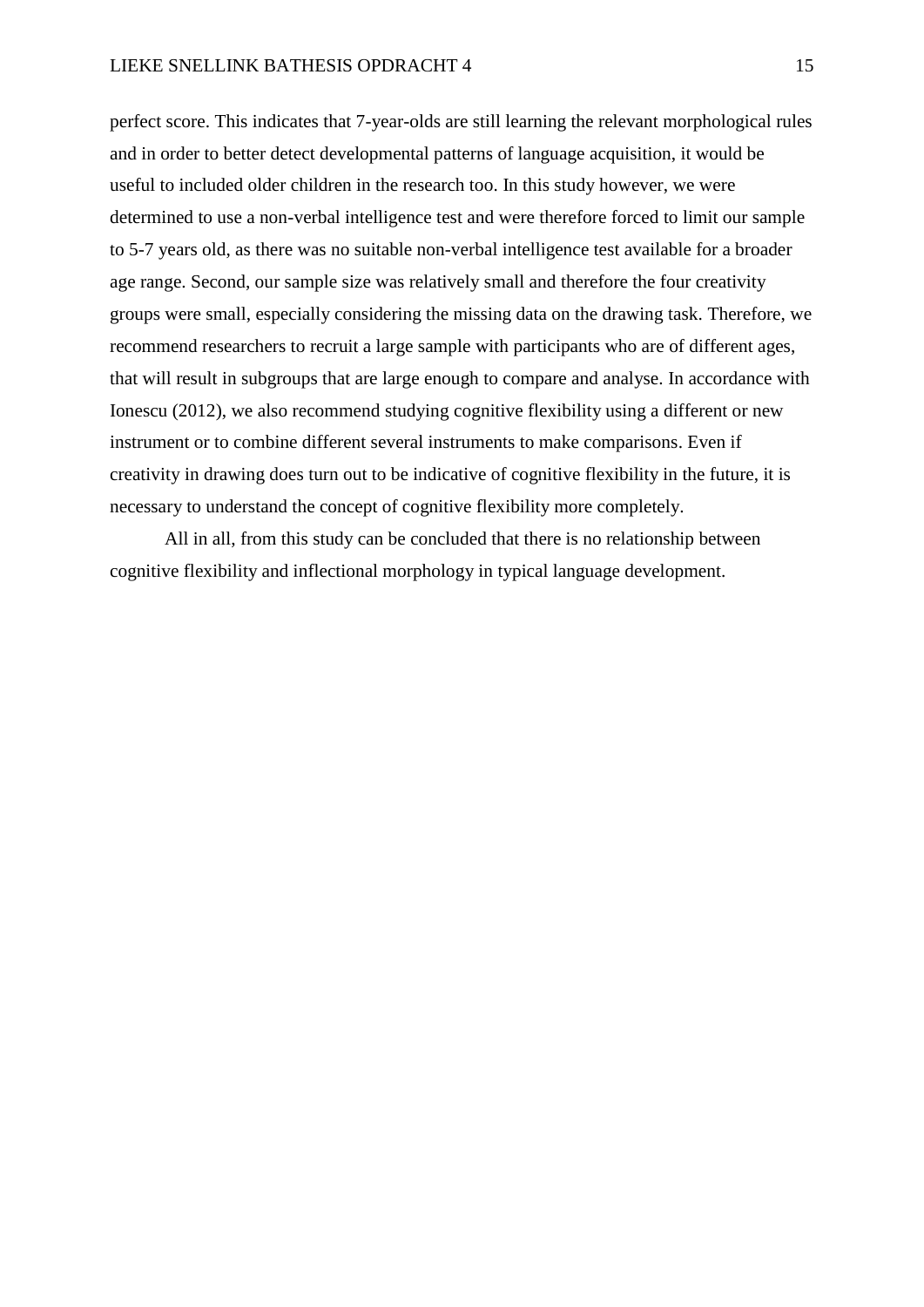## **Literature**

- Adi-Japha, E., Berberich-Artzi, J., & Libnawi, A. (2010). Cognitive flexibility in drawings of bilingual children. *Child Development, 81,* 1356–1366. doi:10.1111/j.1467- 8624.2010.01477.x
- Ambridge, B. (2016). Language Development. In H. Miller (Ed.), *The SAGE Encyclopedia of Theory in Psychology* (pp. 504–506). Thousand Oaks, California: SAGE Publications, Inc. doi: 10.4135/9781483346274.n176
- Barrett, H. C., & Kurzban, R. (2006). Modularity in cognition: Framing the debate. *Psychological Review, 113,* 628–647. doi:10.1037/0033-295X.113.3.628
- Berko, J. (1958). The Child's Learning of English Morphology. *WORD, 14,* 150–177. doi:10.1080/00437956.1958.11659661
- Carlisle, J. F. (2003). Morphology matters in learning to read: A commentary. *Reading Psychology, 24,* 291–322. doi:10.1080/02702710390227369
- Colé, P., Duncan, L. G., & Blaye, A. (2014). Cognitive flexibility predicts early reading skills. *Frontiers in Psychology, 5,* 565. doi:10.3389/fpsyg.2014.00565
- Egberink, I.J.L., Leng, W.E. de, & Vermeulen, C.S.M. (26-04-2019). COTAN beoordeling 2007, Taaltoets Alle Kinderen. Retrieved from www.cotandocumentatie.nl
- Egberink, I.J.L., Leng, W.E. de, & Vermeulen, C.S.M. (26-04-2019). COTAN beoordeling 2009, Wechsler Non-Verbal Scale of Ability (Nederlandse bewerking van Pearson Assessment and Information). Bekeken via www.cotandocumentatie.nl
- Farrant, B. M., Maybery, M. T., & Fletcher, J. (2012). Language, cognitive flexibility, and explicit false belief understanding: Longitudinal analysis in typical development and specific language impairment. *Child Development, 83,* 223–235. doi:10.1111/j.1467- 8624.2011.01681.x
- Field, A. P. (2018). *Discovering statistics using IBM SPSS Statistics* (5th edition). London: SAGE Publications Ltd
- Henry, L. A., Messer, D. J., & Nash, G. (2012). Executive functioning in children with specific language impairment. *Journal of Child Psychology and Psychiatry, 53,* 37– 45. doi:10.1111/j.1469-7610.2011.02430.x
- Ibbotson, P., & Kearvell-White, J. (2015). Inhibitory Control Predicts Grammatical Ability. *PLOS ONE, 10(12),* e0145030. doi:10.1371/journal.pone.0145030
- Ionescu, T. (2012). Exploring the nature of cognitive flexibility. *New Ideas in Psychology, 30,* 190–200. doi:10.1016/j.newideapsych.2011.11.001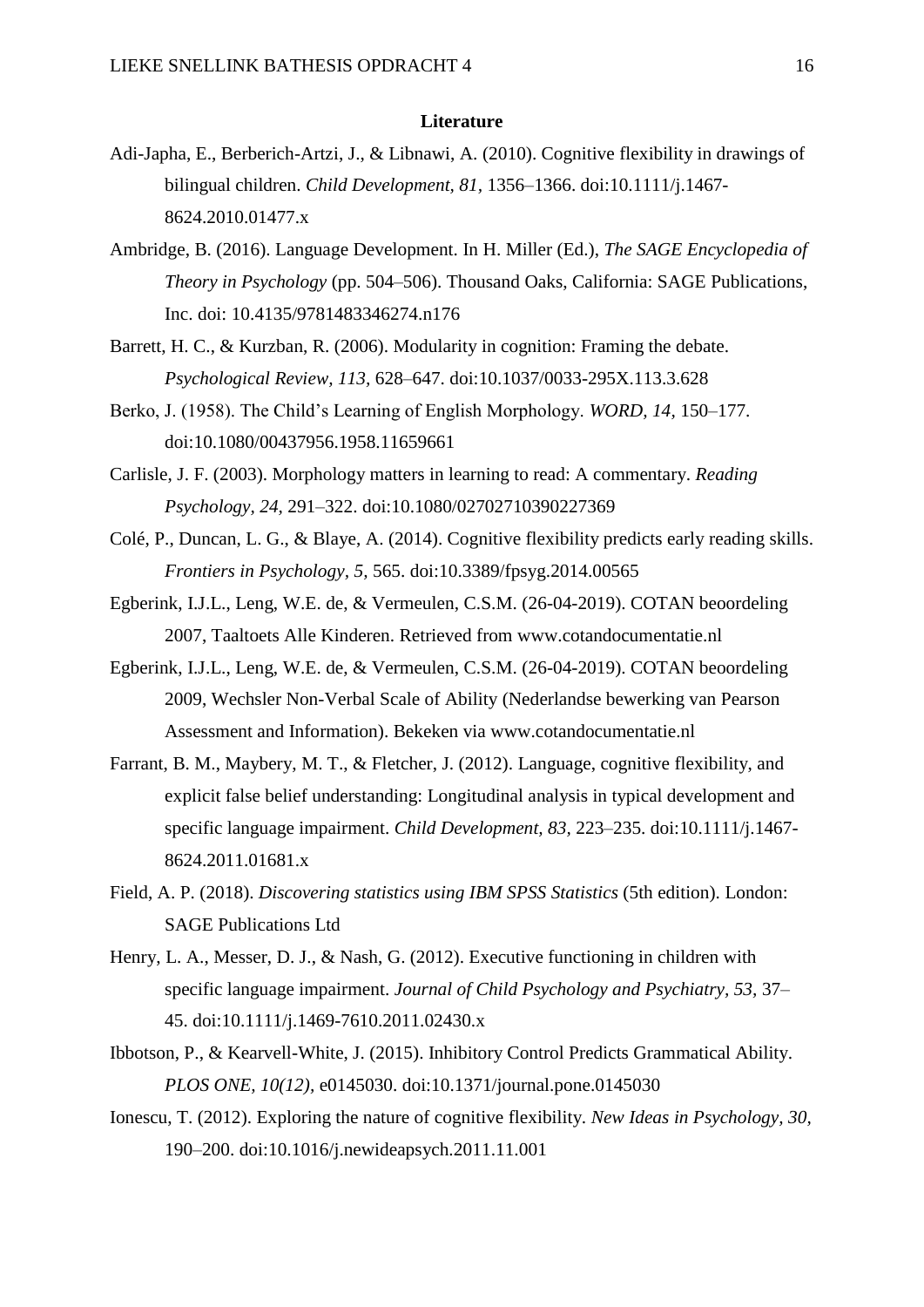- Karmiloff-Smith, A. (1989). Constraints on representational change: Evidence from children's drawing. *Cognition, 34,* 57–83. doi: 10.1016/0010-0277(90)90031-E
- Karmiloff-Smith, A. (2009). Preaching to the converted? From constructivism to neuroconstructivism. *Child Development Perspectives, 3,* 99–102. doi:10.1111/j.1750- 8606.2009.00086.x
- Kaushanskaya, M., Park, J. S., Gangopadhyay, I., Davidson, M. M., & Weismer, S. E. (2017). The Relationship Between Executive Functions and Language Abilities in Children: A Latent Variables Approach. *Journal of Speech, Language, and Hearing Research, 60,* 912–923. doi:10.1044/2016\_jslhr-l-15-0310
- Kirby, J. R., Deacon, S. H., Bowers, P. N., Izenberg, L., Wade-Woolley, L., & Parrila, R. (2012). Children's morphological awareness and reading ability. *Reading and Writing, 25,* 389–410. doi:10.1007/s11145-010-9276-5
- Miyake, A., Friedman, N. P., Emerson, M. J., Witzki, A. H., Howerter, A., & Wager, T. D. (2000). The Unity and Diversity of Executive Functions and Their Contributions to Complex "'Frontal Lobe'" Tasks: A Latent Variable Analysis. *Cognitive Psychology, 41,* 49–100. doi:10.1006/cogp.1999.0734
- Newcombe, N. S. (2013). Cognitive development: changing views of cognitive change. *Wiley Interdisciplinary Reviews: Cognitive Science, 4,* 479–491. doi:10.1002/wcs.1245
- Okanda, M., Moriguchi, Y., & Itakura, S. (2010). Language and Cognitive Shifting: Evidence from Young Monolingual and Bilingual Children. *Psychological Reports, 107,* 68 78E. doi:10.2466/03.10.28.PR0.107.4.68-78
- Reichenbach, K., Bastian, L., Rohrbach, S., Gross, M., & Sarrar, L. (2016). Cognitive functions in preschool children with specific language impairment. *International Journal of Pediatric Otorhinolaryngology, 86,* 22–26. doi:10.1016/j.ijporl.2016.04. 011
- Rispens, J. E., McBride-Chang, C., & Reitsma, P. (2008). Morphological awareness and early and advanced word recognition and spelling in Dutch. *Reading and Writing, 21,* 587– 607. doi:10.1007/s11145-007-9077-7
- Van Daal, J., Verhoeven, L., & van Balkom, H. (2004). Subtypes of severe speech and language impairments: Psychometric evidence from four-year-old children in the Netherlands. *Journal of Speech, Language and Hearing Research*, 47, 1-14. doi: 10.1044/1092-4388(2004/105)

Van Der Sluis, S., De Jong, P. F., & Van Der Leij, A. (2007). Executive functioning in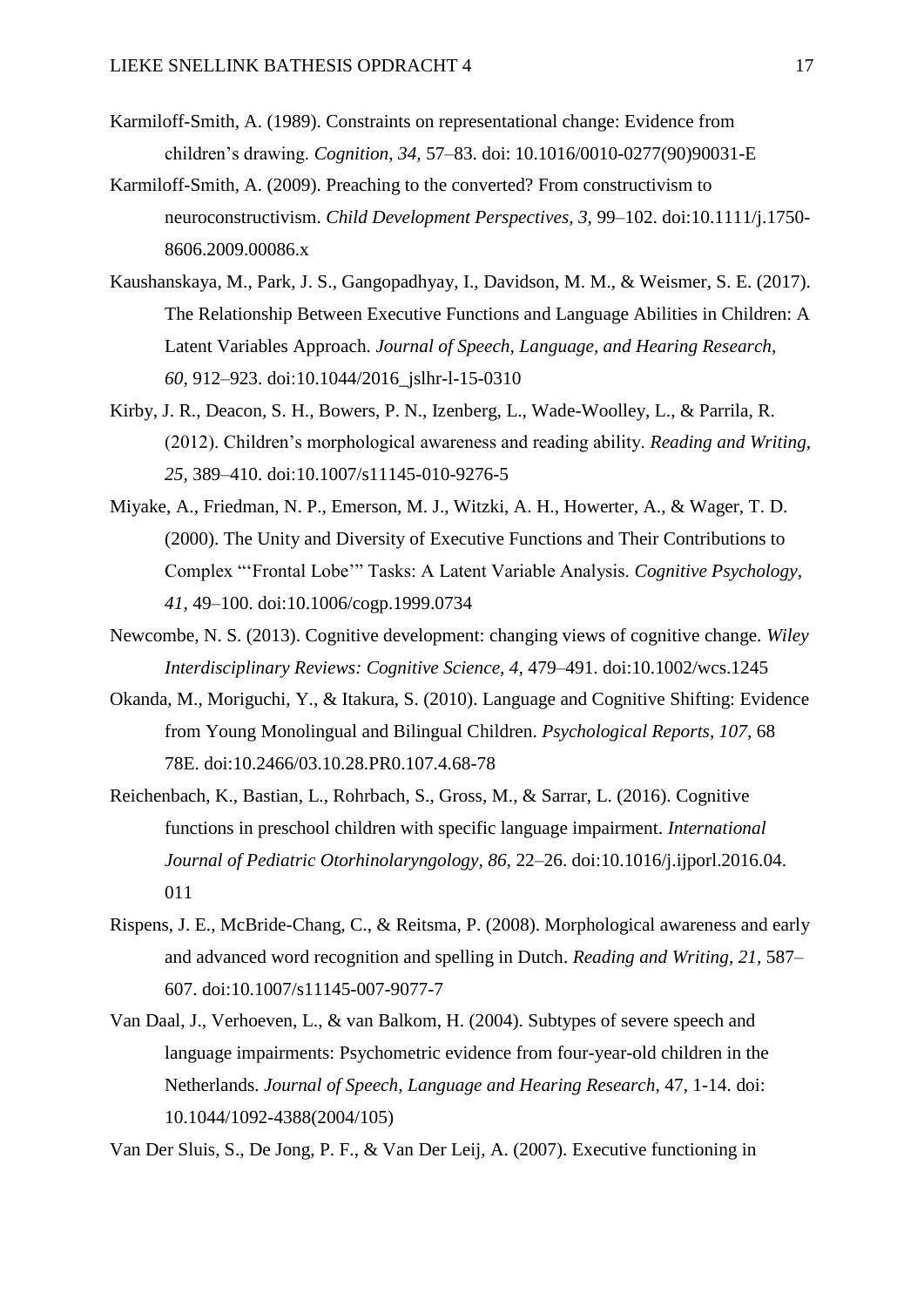children, and its relations with reasoning, reading, and arithmetic. *Intelligence, 35,* 427– 449. doi:10.1016/j.intell.2006.09.001

- Van Weerdenburg, M., Verhoeven, L., & van Balkom, H. (2006). Towards a typology of specific language impairment. *Journal of Child Psychology and Psychiatry, 47,* 176- 189. doi:10.1111/j.1469-7610.2005.01454.x
- Verhoeven, L., & Vermeer, A. (2006). *Verantwoording Taaltoets Alle Kinderen* (TAK) [Accountability Language Test All Children]. Arnhem: Cito.
- Wechsler, D. & Naglieri, J.A. (2008). *Wechsler Nonverbal Scale of Ability (WNVNL) - Nederlandstalige Bewerking. Afname- en Scoringshandleiding* (Nederlandse bewerking van Pearson Assessment and Information). Amsterdam: Pearson Assessment and Information